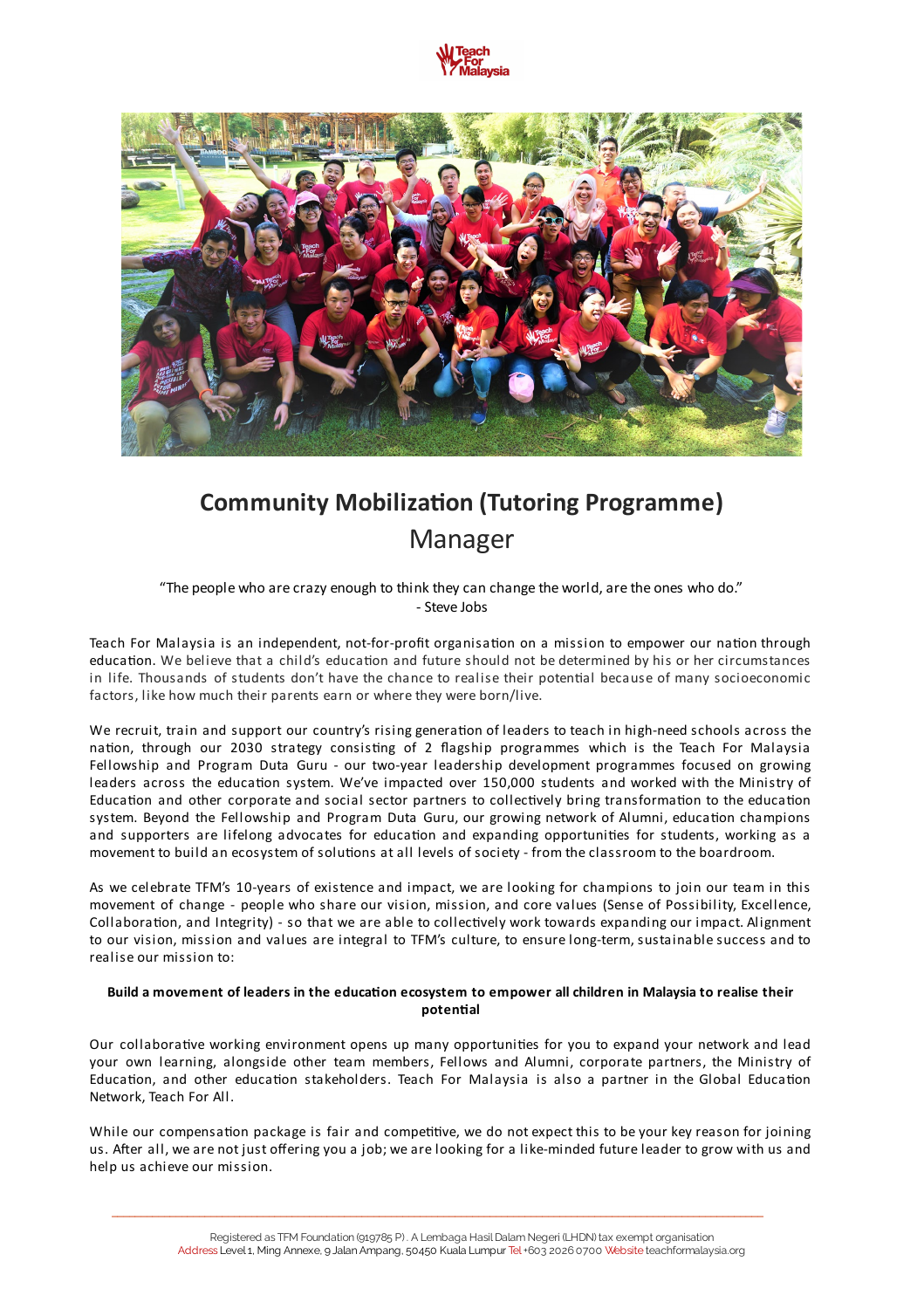

| Role:                   | <b>Community Mobilization (Tutoring Programme), Manager</b> |
|-------------------------|-------------------------------------------------------------|
| <b>Start Date:</b>      | <b>Immediate</b>                                            |
| <b>Employment Type:</b> | Full time, Fixed-term Contract (12 months)                  |
| Location:               | Kuala Lumpur, Malaysia                                      |

# **OBJECTIVE OF THE ROLE**

The Community Mobilization (Tutoring) Manager plays a crucial role in Teach For Malaysia's scale strategy in mobilizing and managing a growing movement of leaders to tackle education inequity. The community mobilization pillar is a new pillar leveraging TFM's strengths in building partnerships and engaging communities through innovative new initiatives.

The Tutoring Programme is an initiative to support schools from B40 communities to address the impact of Covid-19 school closures on students' learning. Many students have lost significant amounts of instructional time and will require remedial instruction to get back on track as teachers alone may not have the capacity to provide individualized student support. To do this, we aim to recruit, onboard and support volunteer tutors to support student remediation. We aim to reach students from high need communities through remediation support to close learning gaps as a result of the pandemic.

### **MISSION FOR THE ROLE**

The mission of the Community Mobilization (Tutoring) Manager is to drive the Tutoring Programme as it is one of the initiatives that help grow a broader community of change oriented leaders working towards our 2030 goal of 30,000 leaders working collectively towards the TFM mission. The role requires working collaboratively with other Functions in the organization in order to have a clear understanding of the highlights and challenges in managing community leaders.

In line with TFM's Theory of Change, which is to build a movement of of leaders to tackle education inequity, this Community Mobilization pillar expands TFM's movement and network beyond our existing Fellows and teachers to build partnerships, synergies as well as a platform to empower the broader community to take action in tackling education inequity.

# **DUTIES AND RESPONSIBILITIES**

#### *Project Management*

- Create Project Plan and timeline for deliverables and key milestones
- Provide regular updates on milestones to relevant stakeholders (corporate funders, school principals, etc)
- Review the quality of the project deliverables in line with budget allocations

# *Community Management*

- Communicate regularly with the Tutoring Programme's stakeholders and broader community to identify areas of interest and level of engagement with organization by developing technical resources, training opportunities, mentorship schemes, networking opportunities, etc
- Develop and manage a database and platform for community onboarding and management
- Develop strong alignment of culture and values to ensure the community feels a deep sense of connection to the programme and wider TFM opportunities

# *Stakeholder Engagement and Partnerships*

- Engage a wide range of public and private sector stakeholders with the aims to form new partnerships that grow the size and engagement of the community
- Build or collaborate with other Functions within TFM leads to build, and manage strong external relationships with Ministry of Education, graduate schools, school districts, nonprofit organizations, and other opportunity providers in order to connect the community to opportunities to further their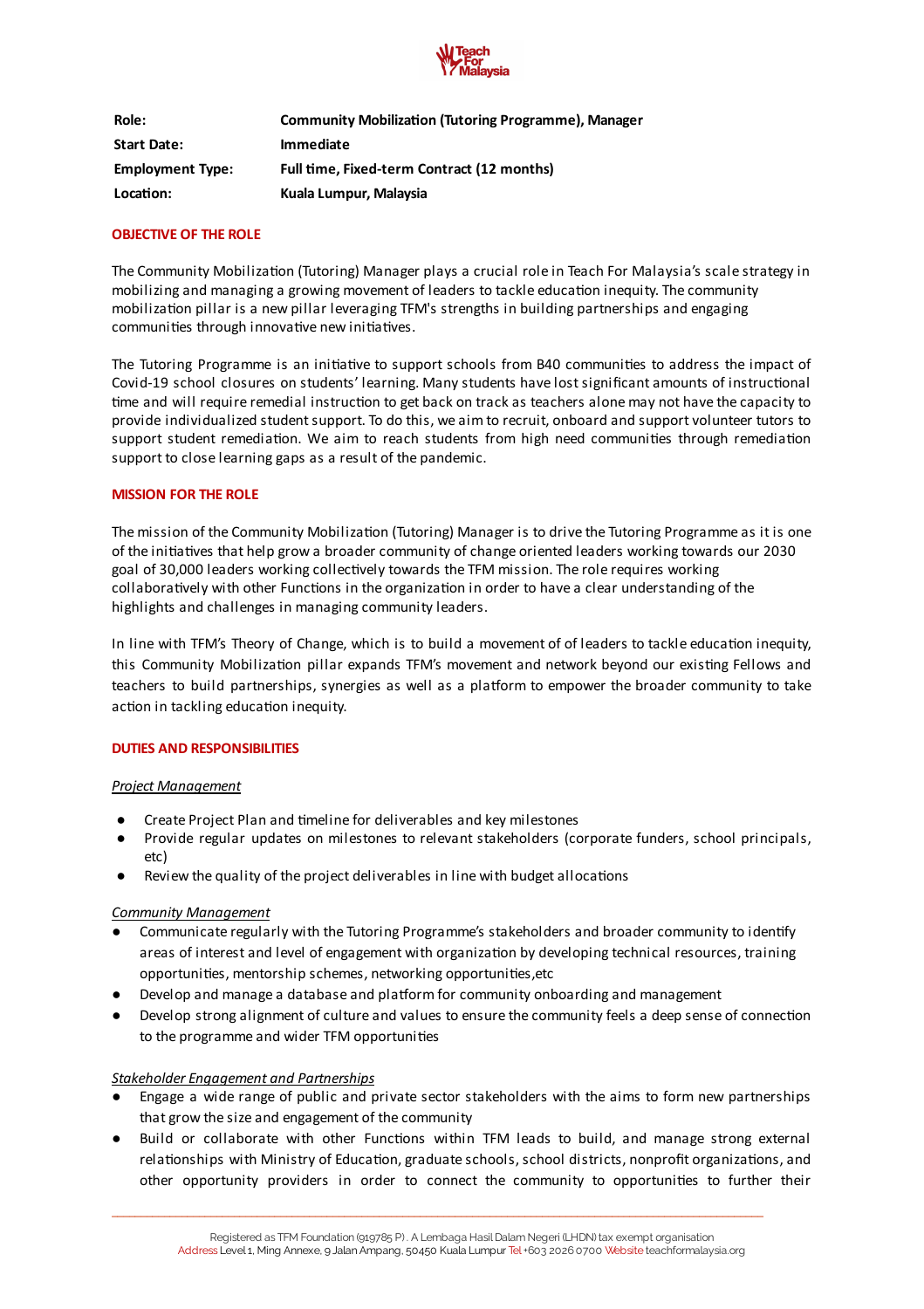

#### commitment to our movement

# *Strategic Planning, Impact Tracking and Reporting*

- Ability to grow and develop the Tutoring Programme to align with community mobilization strategy that is adaptable and relevant across various geographic and demographic contexts across Malaysia
- Have strong resource planning and mobilization skills to support the strategic priorities of the organization
- Refine impact measurement framework of the project to monitor and identify key issues or learnings to address
- **•** Provide timely reports to update the stakeholders involved

# **KEY MEASURES OF SUCCESS**

- *● Community Growth.* Quarterly growth targets for community growth working towards the 2030 goal of 30,000 change oriented leaders committed to the mission
- **Community Engagement.** Number of community engagements and networking initiatives that work towards building a sense of belonging and collective ownership towards the mission
- *Community Retention*. Number of volunteers who will renew their contract for Tutoring Programme or any other initiatives within the organization
- **•** *New Partnerships.* Number of new partnerships with mission aligned organizations to support community growth and engagement

#### **REQUIRED COMPETENCIES**

#### **Years** of experience & qualification

- At least 4 years of working experience, including relevant experience in community building and management, programme design, or in education related organizations
- Bachelor's Degree in Education or relevant fields

#### **Role-Specific Competencies**

- Strong relationship building and partnership development skills
- Strategic planning and execution by aligning on a clear vision of success, planning strategically and monitoring progress systematically
- Resourcefulness in managing limited resources in delivering on strategic goals

#### **Leadership and Team Management**

- Ability to be adaptable in an entrepreneurial, fast-paced, and dynamic environment
- Strong interpersonal skills and ability to work collaboratively with all levels of employees and stakeholders
- Able to think strategically, critically, innovatively, and in a resourceful manner
- Ability to manage a growing team of people to deliver results
- Good Project Management skills to oversee the delivery on key projects or initiatives

# **Language & Technical Proficiency**

- Strong written and verbal skills and excellent proficiency in English and Bahasa Malaysia preferred
- Excellent proficiency Google Suites (Docs, Sheets, Slides)
- Willing and able to readily adopt and utilise any TFM database or technological platform / application (i.e. Autocrat, Mailmerge, Confluence, Salesforce, Zoom, Canva, etc.)

#### **Application**

**To apply, please email the following to [careers@teachformalaysia.org:](mailto:careers@teachformalaysia.org) (a) Your latest CV (with 2 referees listed)**

- $($ b $)$  Answers to the following questions (not more than 200 words per question)
	- 1. Why does joining the Teach For Malaysia Community Mobilization (Tutoring Programme) team excite you?